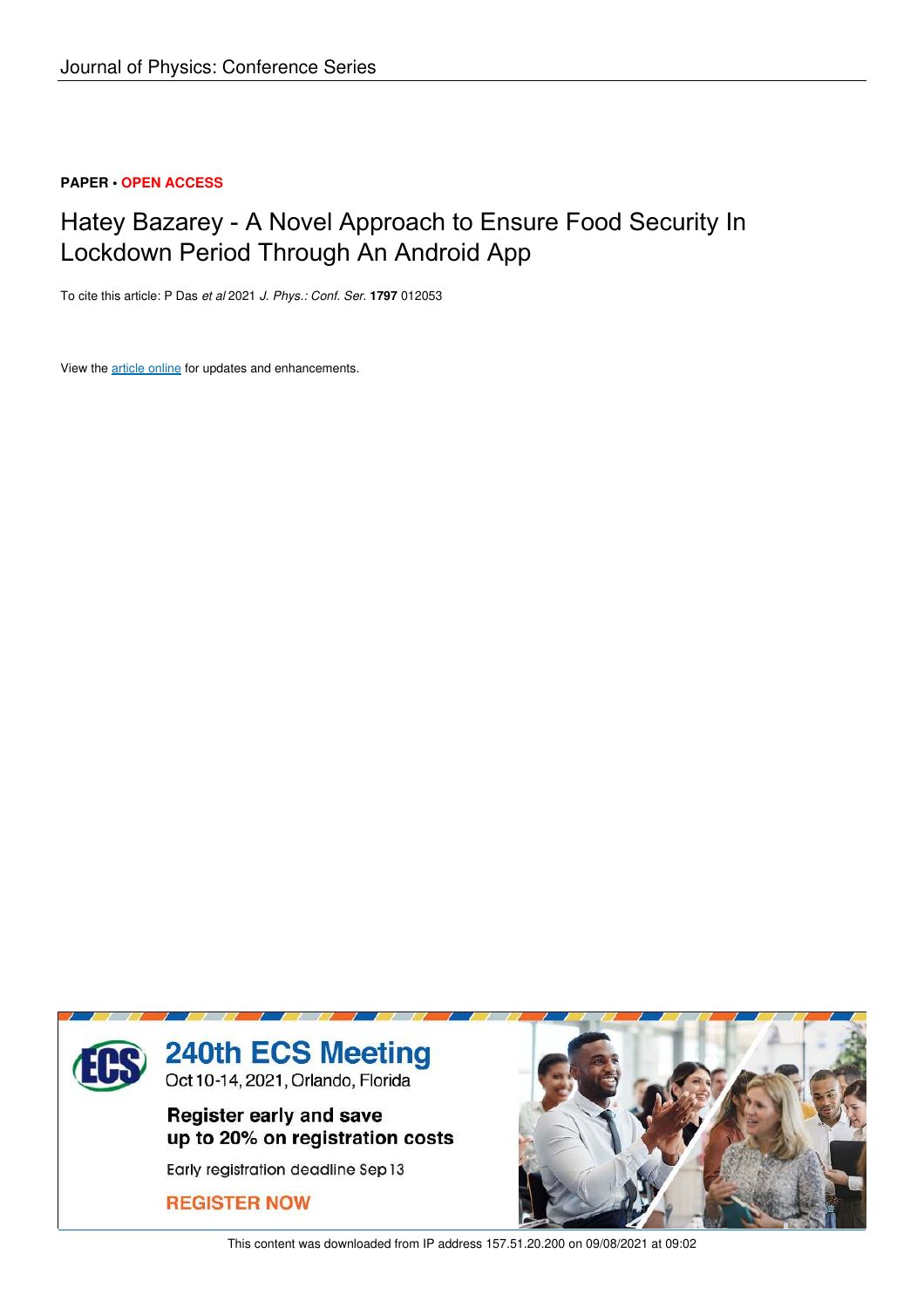# **Hatey Bazarey – A Novel Approach to Ensure Food Security In Lockdown Period Through An Android App**

**P Das<sup>1</sup> , M Das<sup>2</sup> , S Shaw<sup>3</sup> , J Saha<sup>4</sup> , S Sarkar<sup>5</sup> , S Malakar<sup>6</sup> , K Das<sup>7</sup> , S Sen<sup>8</sup> , P Biswas<sup>9</sup>**

1,2,3,4,5,6Student, JIS College of Engineering 7,8,9Professor, JIS College of Engineering E-mail: [prithwijitd98@gmail.com](mailto:prithwijitd98@gmail.com)

**Abstract.** The adverse effects of the Novel Corona Virus or COVID – 19 on countries like United States of America, Italy, and Spain depicts how fast this virus can spread due to our irresponsible living habits. Till date, social distancing is the only solution to prevent the communal outspread of this pandemic. Other than fighting Corona, Government's primary concern is to ensure proper food security for every citizen through Public Distribution System. But crowd management at such Fair Price Shops is a hectic job for the administration. Hence in this paper, we look forward to discussing a unique method of Public Distribution with the help of an Android App, named Hatey Bazarey, specially designed for Ration Dealers. Through this method, we aim to provide home delivery service of the lower-priced items as well as to keep a detailed record of the distributed items in a digital platform.

Key words: - Food Security, Public Distribution System, COVID-19, Social Distancing, Android App

## **1. Introduction**

The Public Distribution System ( PDS ) program comes under a food management system to manage the scarcity of food grains for Indian citizens. It was introduced by the Government of India and the system was controlled by the Ministry of Consumer Affairs, Food, and Public distribution. The Central Government has collaborated with the State Government for the ease of distribution of food grains to the poor and needy. The Central Government collects, stores, and transports the bulk of food grains to the State Government. The State Government takes responsibility to distribute the food grains to the Fair Price Shops also known as Ration Shops. The Ration Shop provides food grains to the citizens of India at a subsidized rate. The PDS comprises staple food grains like rice, wheat, sugar, and fuel like kerosene, and some states also supply spices, edible oils, iodized salt, etc. The food grains are supplied all over India at a subsidized rate. The items of PDS are sold to the Ration cardholder at a low price as compared to the market price. PDS focus to provide essential food at a subsidized rate to the people and provide basic nutrition food to people so that they do not suffer from malnutrition.

But in this pervasive situation due to COVID-19, the whole system is disrupted. Along with all other systems of livelihood, the major impact on food distribution became a continuous provocation. But our 1st priority must be public protection against the contamination. For which the whole county is under lockdown, as a result, the food supply chain is in the forefront list. In this pandemic where thousands of lives are in risk due to lockdown, like transportation, mobility everything is restricted, the cost and prices of each and everything is sky rising, the government introduced many food-related advisories to ease the common people. For which food distribution system is the most important one, through which that food facilities are reaching to the public. Therefore, special care and safety must be taken for the food distribution system.

Content from this work may be used under the terms of the Creative Commons Attribution 3.0 licence. Any further distribution of this work must maintain attribution to the author(s) and the title of the work, journal citation and DOI.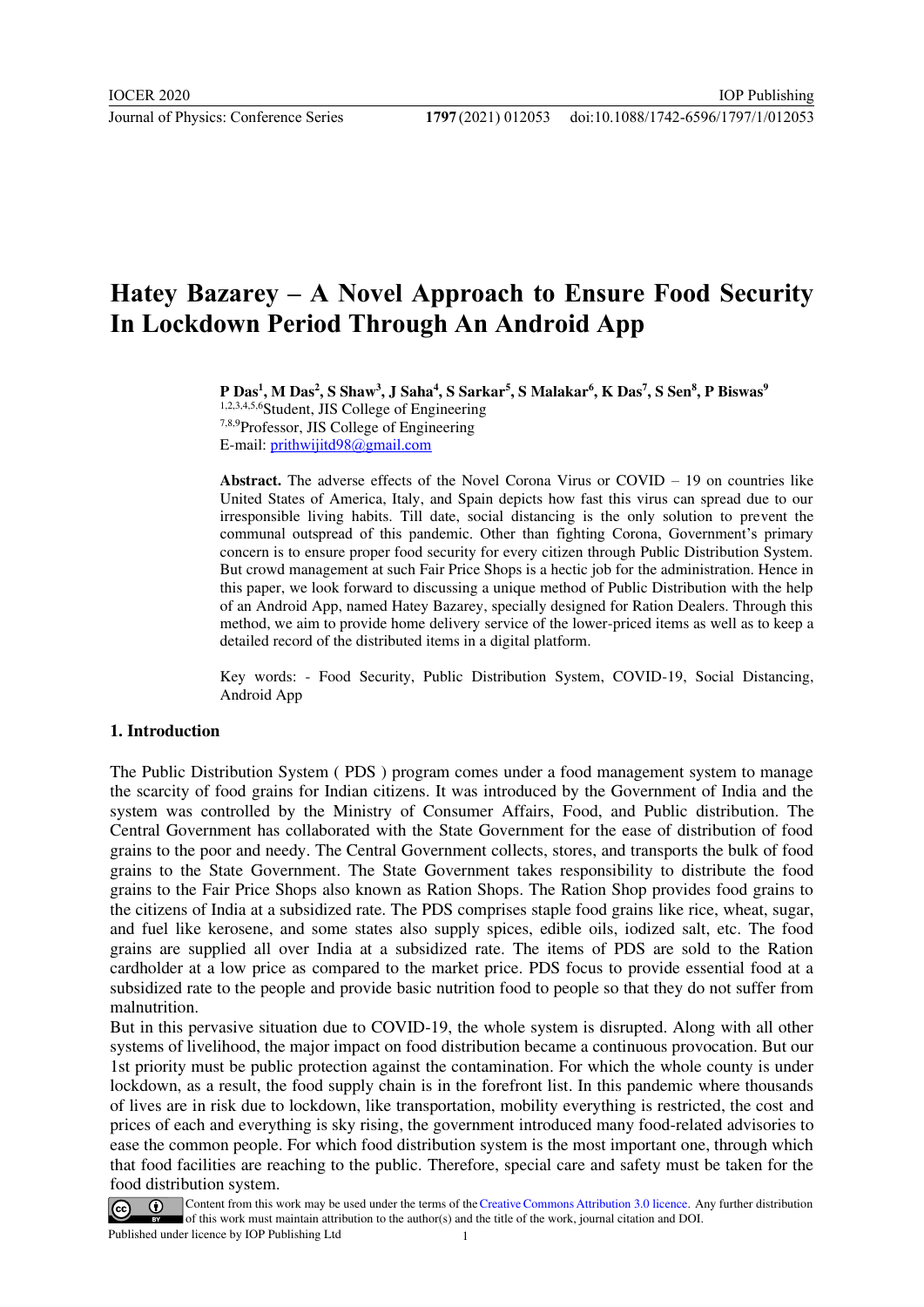## **2. Methodology**

#### *2.1 Android App – Overview*

Our Hatey-Bazarey app provides a digital platform for the ration dealer to maintain a proper food grain distribution record. Every ration dealer can create an account and login to this app using the license registration number. He can upload the qty. of food grain sold against a Ration Card number. To store each purchase record, he needs to authenticate it by entering the OTP sent to his customer's phone through self-generated Web SMS.



**Figure 1. Login Page**

## *2.2 Hatey-Bazarey Community*

It comprises of socially responsible volunteers. This community will be further subdivided into smaller teams to work on different time-slots. Volunteers will be the residents from those respective areas, i.e., no outsiders allowed. They will maintain proper sanitization habits. They will assist the local ration dealer in carrying the food grains on a vehicle and distributing those items.

## *2.3 Android App – Detailed Procedure*

The Hate-Bazarey android app, on receiving approval from the State and the Central Government, will be available on Google Play Store. On opening this app the first menu shown at the screen will contain login and register options for the Ration Dealers only. Hence the ration dealers can easily download this app and register themselves by providing certain details, such as full name, aadhar no., license no., mobile no., fair price shop no., address, and password. For regular login, he needs to enter his license no. and password. The Ration Dealer accompanied by the on-duty volunteers will carry the food grains on a vehicle. On reaching a locality, the Ration Dealer will go to each house to know their food grain requirements. Firstly, he will demand the Customer's ration card. In the app, he has to select the respective card category of the consumer, and then enter the ration card no. Thereafter the app provides an interface to set the quantity parameter of the respective food grains to be purchased.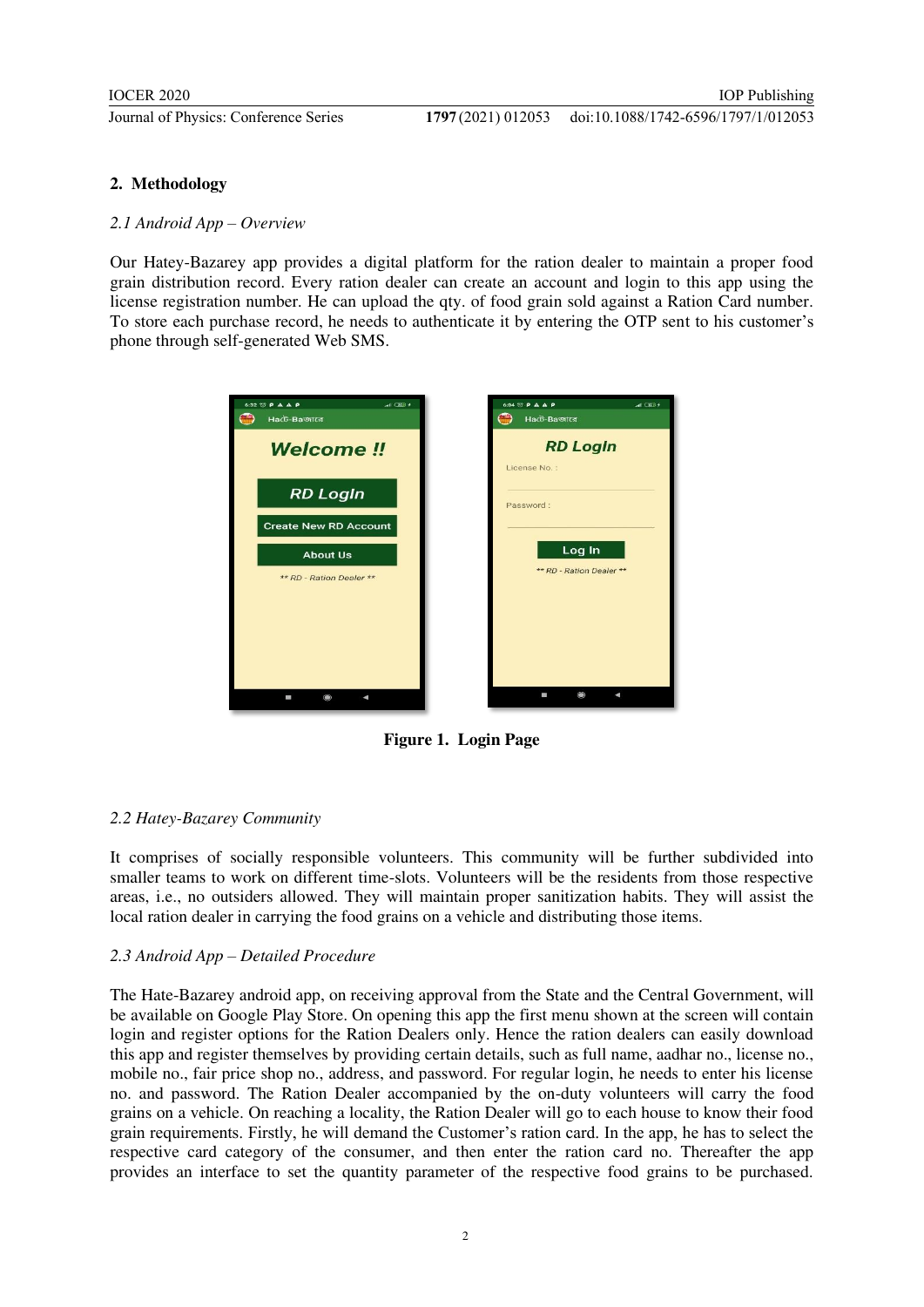Meanwhile, the volunteers pack the items accordingly. On proceeding to the next interface of the app, the ration dealer needs to enter the OTP sent to the customer's mobile no. linked to his ration card. Then the payment is done and the purchase record will be saved in respective tables of the dedicated database only if confirmed with the auto-generated OTP. Throughout this process, the Volunteers will maintain proper sanitization make sure that no public gathering occurs.



**Figure 2. Working process**

# **3. Experimentation**

The problems that are generally faced by any ration dealer during the distribution of ration are given below.

- a) Demand Fluctuation
- b) Food quality
- c) Transportation and maintenance problem
- d) Ration Cards related issues

## *3.1 Demand Fluctuation*

The fluctuation in demand with time can create problems for the dealers in PDS(Public Distribution System). The demands of items provided at ration shops are not always the same, some factors like season, festivals, or any occasions may affect the demand rate. In those situations, the crisis of demanded items may cause complications.

## *3.2 Food quality*

There is always a question about the quality of goods provided at the ration shops. However, the food quality control system is not always in the hand of ration dealers but still, they always have to face problems of clarification against the quality of food, raised by the customers.

## *3.3 Transportation and maintenance problem*

And another major problem dealers are facing during the transport of goods from FCI(Food Corporation of India) godowns to the ration shop because of high transportation costs. For example in case of any fair price shops in rural areas, most of the time the dealers have to transport the goods from FCI godowns located in urban areas or cities. The cost of which may create trouble for the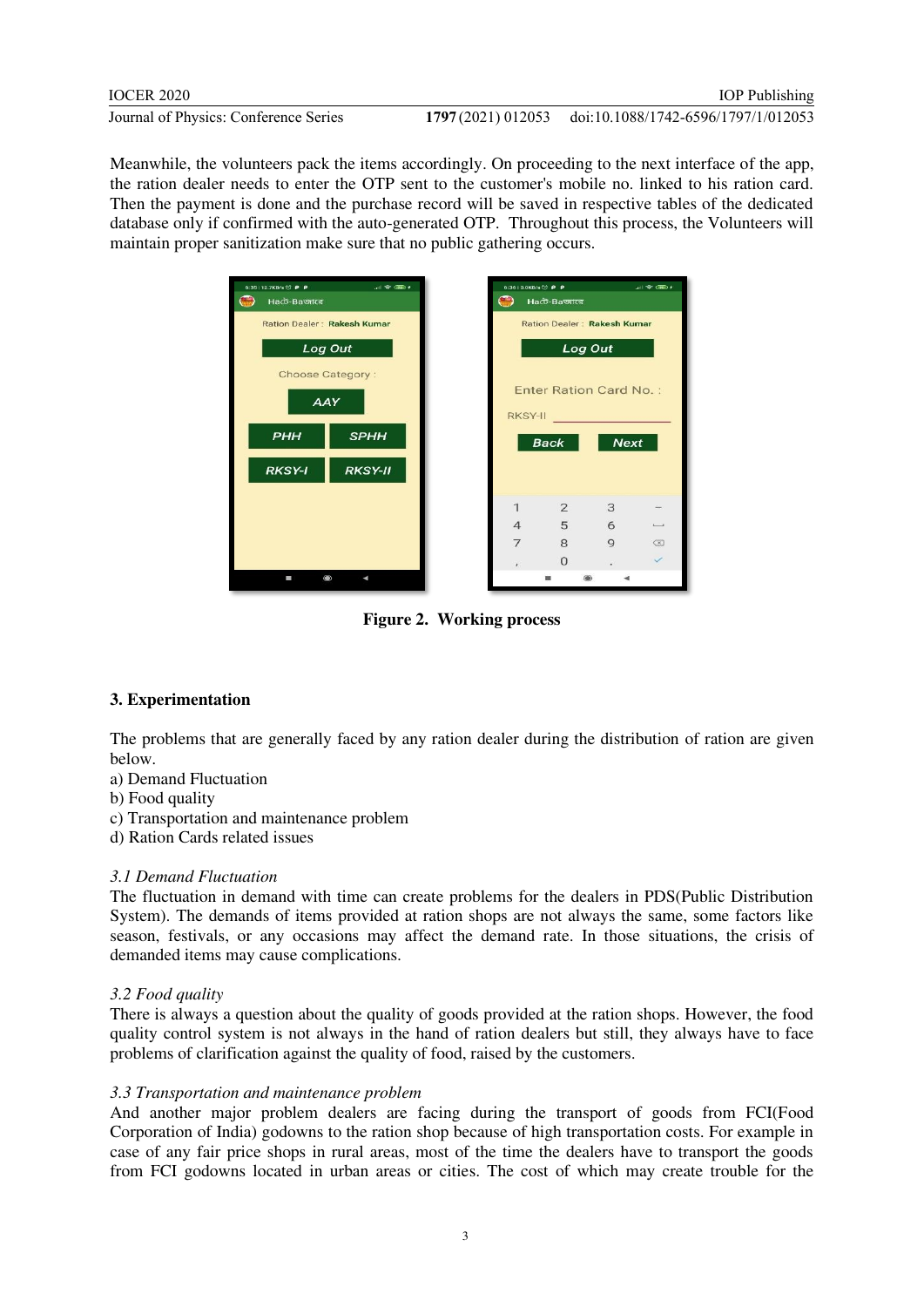doi:10.1088/1742-6596/1797/1/012053

dealers. In the case of unsold items, the maintenance of the remaining stock is challenging for the dealers as ration shops are not equipped with any maintenance facilities.

#### *3.4 Ration Cards related issues*

As per government rules, customers have to carry ration cards with them to get the articles from the fair price shop as cards are categorized for different prices, but the different prices of the same articles for different cardholders create complications in PDS.

The problems that are generally faced by any customer during the distribution of ration are given below.

a) Irregular Timing

b) Food Quality

c) Tracing Problem

d) Engagement in Malpractices

#### *3.5 Irregular Timing*

The irregularity in the opening and closing time table is very tedious for the customers as they have to visit the ration shops several times and keep themselves updated.

## *3.6 Food Quality*

Most of the time the goods or articles issued for the customers from ration shops are not satisfactory for quality purposes. The low quality of food items can further create health-related issues and put life in risk.

## *3.7 Tracing Problems*

Once any items are out of stokes, there is no alternative way to get the information about the availability/tracing of that particular item. And for that customers have to visit again and again to the shop.

#### *3.8 Engagement in Malpractices*

Sometimes the dealers sell are food items to the market for more profits as a result the customers cannot fulfil their requirements. And also sometimes the uneducated customers are being cheated by less weighting of goods.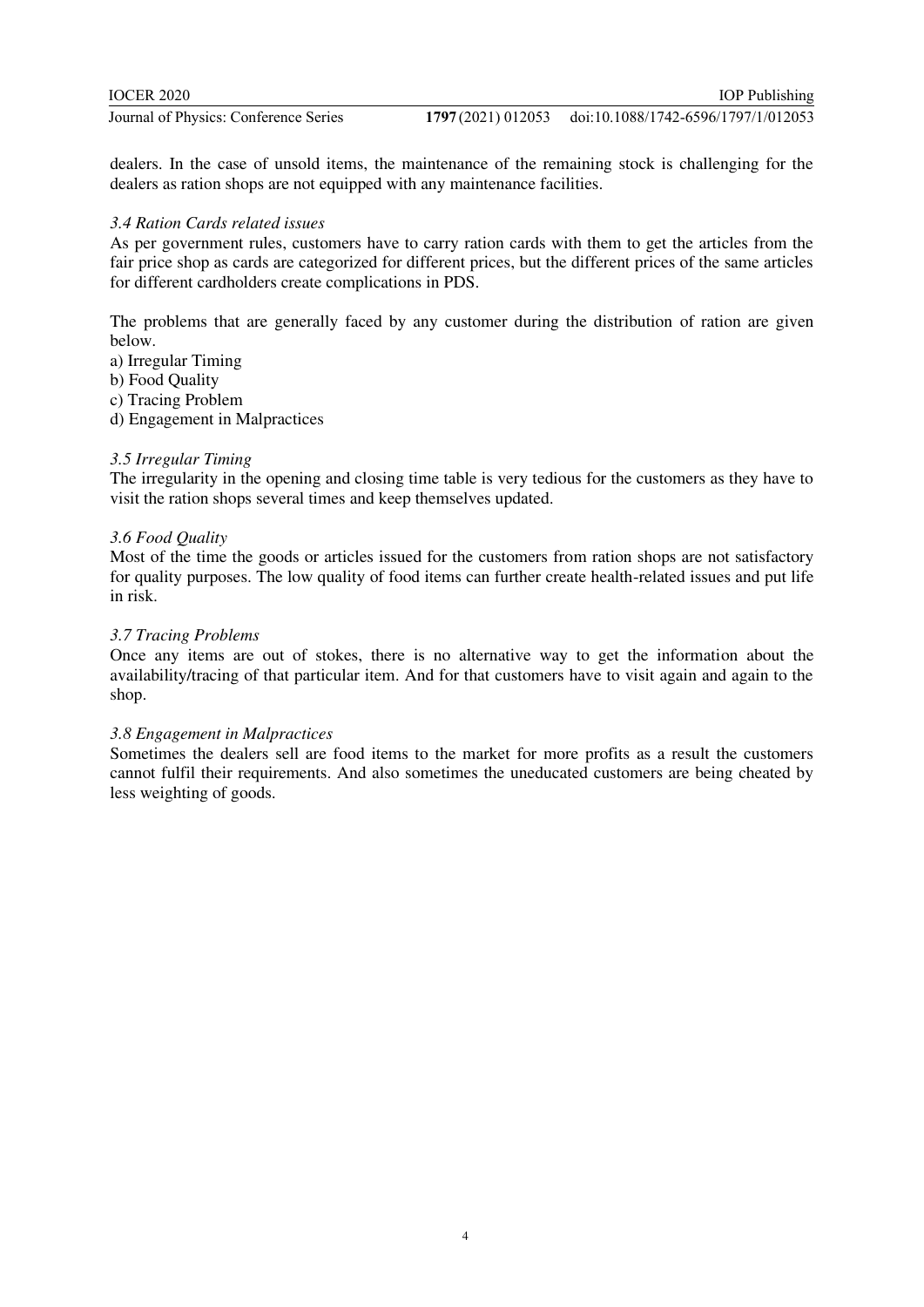## **4. Results and Discussion**

The Government introduced the Public Distribution System with certain objectives, i.e., to provide essential consumer goods at a cheap and subsidized rate and to maintain the minimum nutritional status of the population. But this system is usually claimed to be inefficient and rural-urban biasness. Leakages in this system lead to the prevention of reaching food grains to intended beneficiaries.



**Figure 3. Features**

## **5. Conclusions**

Our existing Public Distribution System has some drawbacks, especially with tackling mob accumulation and digital transparency. Digitization prevents possibilities of corruption and leakages and induces substantial savings in the food subsidy bill. Thus during this pandemic period, based on a detailed survey and by analyzing the different drawbacks of the existing system, we can hopefully conclude that the proposed approach and android app will not only aid the government agencies but will also lead to improvised digitization of the system and in turn help to distribute the food grains efficiently to the citizens.

References

- [1] A. Sarmah and H. Gogoi, "a Study on the Ethical Aspects of the Public Distribution System: With Reference To Jamirah Gaon Panchayat Samabay Samiti of Dibrugarh District," vol. 5, no. 10, pp. 256–262, 2017, doi: 10.5281/zenodo.1043215.
- [2] S. Parwez, "a N E Mpirical E Valuation O F a Gricultural S Upply C Hain I N I Ndia W Ith S Pecial R Eference T O P Ublic D Istribution S Ystem ( Pds ) a Nd C Ontract F Arming," vol. X, no. 1, 2014.
- [3] R. Kattumuri, "Food Security and the Targeted Public Distribution System in India Food